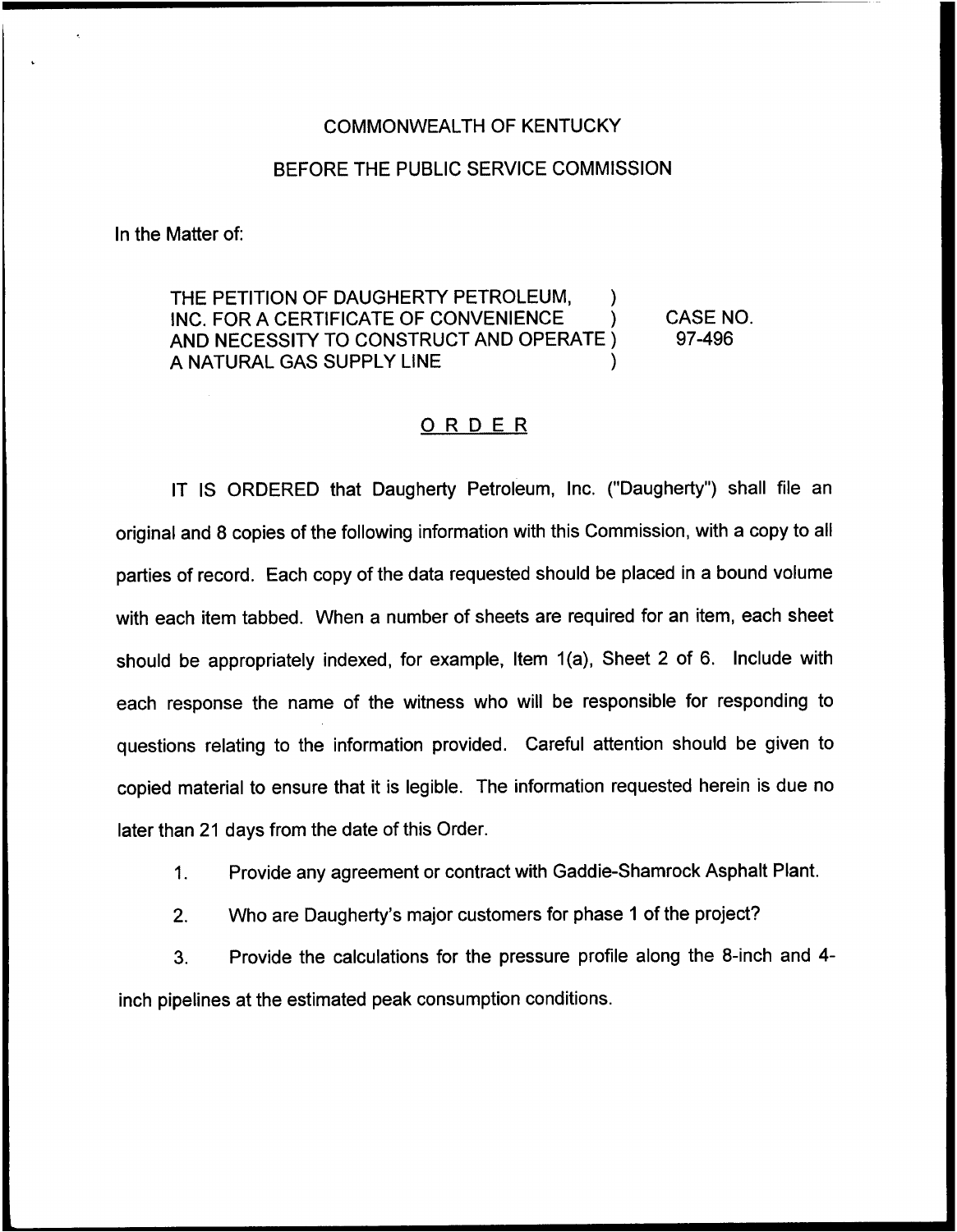4. What is the peak consumption for natural gas by Fruit of the Loom? Provide any correspondence or agreements between Daugherty and Fruit of the Loom for the supply of natural gas.

5. Provide the feasibility studies performed by R.W. Beck, Inc. for this project.

6. Provide a time schedule for the construction of each of the phases.

7. Refer to the response to the Commission's February 17, 1998 Order, Exhibit A. Provide page 4 of the audited financial statements, which is the Asset portion of the Balance Sheet.

8. Refer to the response to the Commission's February 17, 1998 Order, Exhibit D. Concerning the joint venture agreement ("Agreement") with Environmental Gas Company, Inc. ("Environmental"):

a. Identify any business or professional relationships which exist between Daugherty, its parent, and its subsidiaries, and Environmental, Environmental Energy, Inc., or Environmental Holding Company, LLC. These relationships include, but are not limited to, other joint ventures, common ownership of stock, common officers, and common employees.

b. According to paragraph ll(B) of the Agreement, Daugherty was to begin construction of a gas distribution system in southern Kentucky within approximately 30 days from the date of the Agreement. Describe the status of this provision of the Agreement, as of the date of this Order.

 $-2-$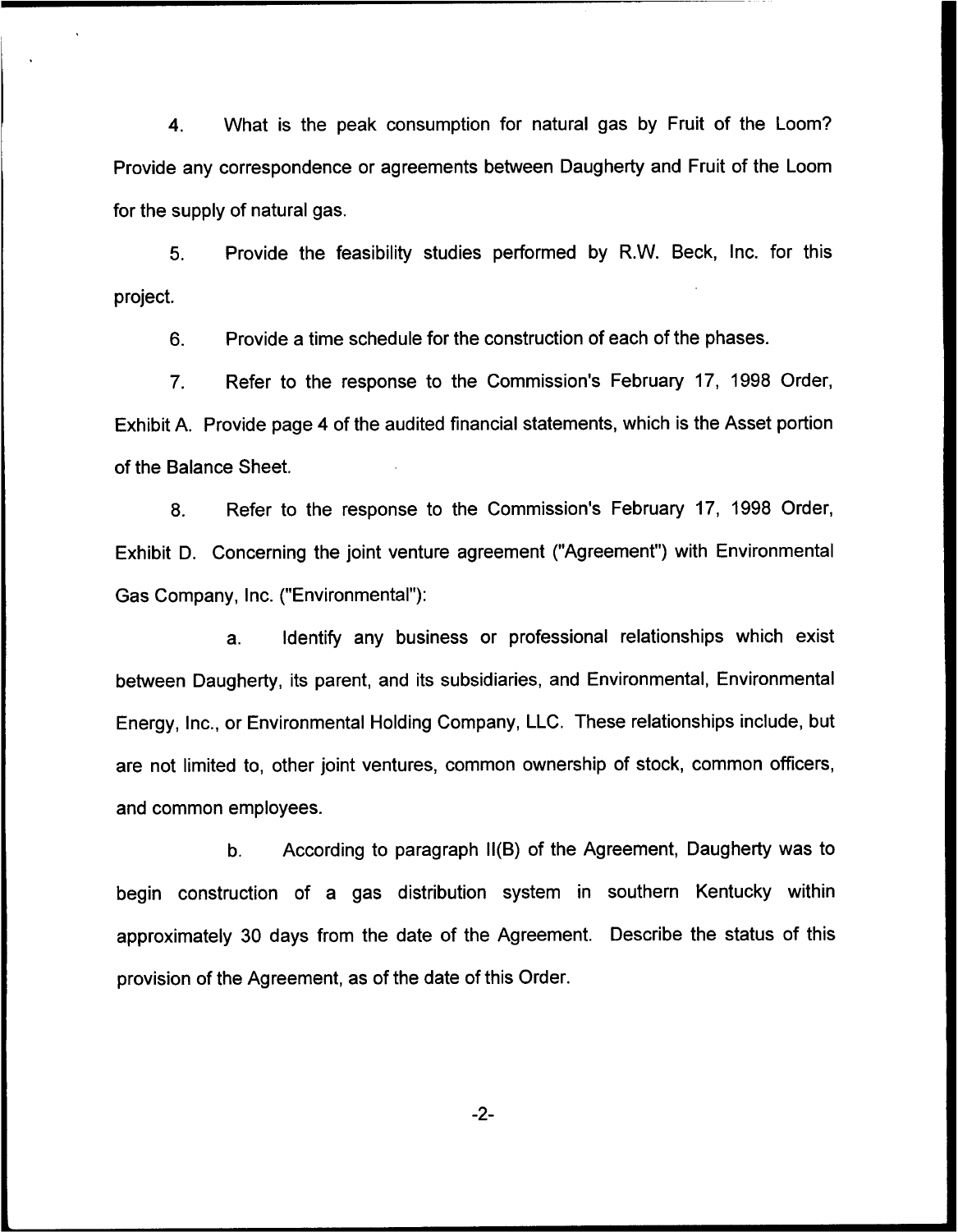c. According to paragraph V(A) of the Agreement, Daugherty and Environmental are each to provide 50 percent of the initial funding to install and complete the construction of the main line of the initial gas distribution system. Describe the status of this provision of the Agreement, as of the date of this Order.

d. As used in paragraph V, describe what is meant by the phrase "AFE basis."

e. Provide the "Asset Acquisition Agreement" dated November 3, 1997, which is referenced in paragraph Vl of the Agreement.

9. Refer to the response to the Commission's February 17, 1998 Order, Exhibit K, part 12(a).

a. Explain in detail why it is reasonable to base transportation volume estimates on data that is 7 to 10 years old.

b. Reference is made to a previous certificate of convenience and necessity and rate approved by the Commission to Walton R. Haddix. Provide the case number for the previous certificate proceeding and the name of the utility under which the application was filed.

10. Refer to the response to the Commission's February 17, 1998 Order, Exhibit K, parts 12(b) and 12(c).

a. Daugherty has indicated that Michael Wallen will be the manager and operator of the gas supply line and transportation volumes. Mr. Wallen is listed as a corporate officer of Alaska Apollo Resources Inc., Daugherty, and Sentra Corporation. Explain why it is reasonable to allocate all of

-3-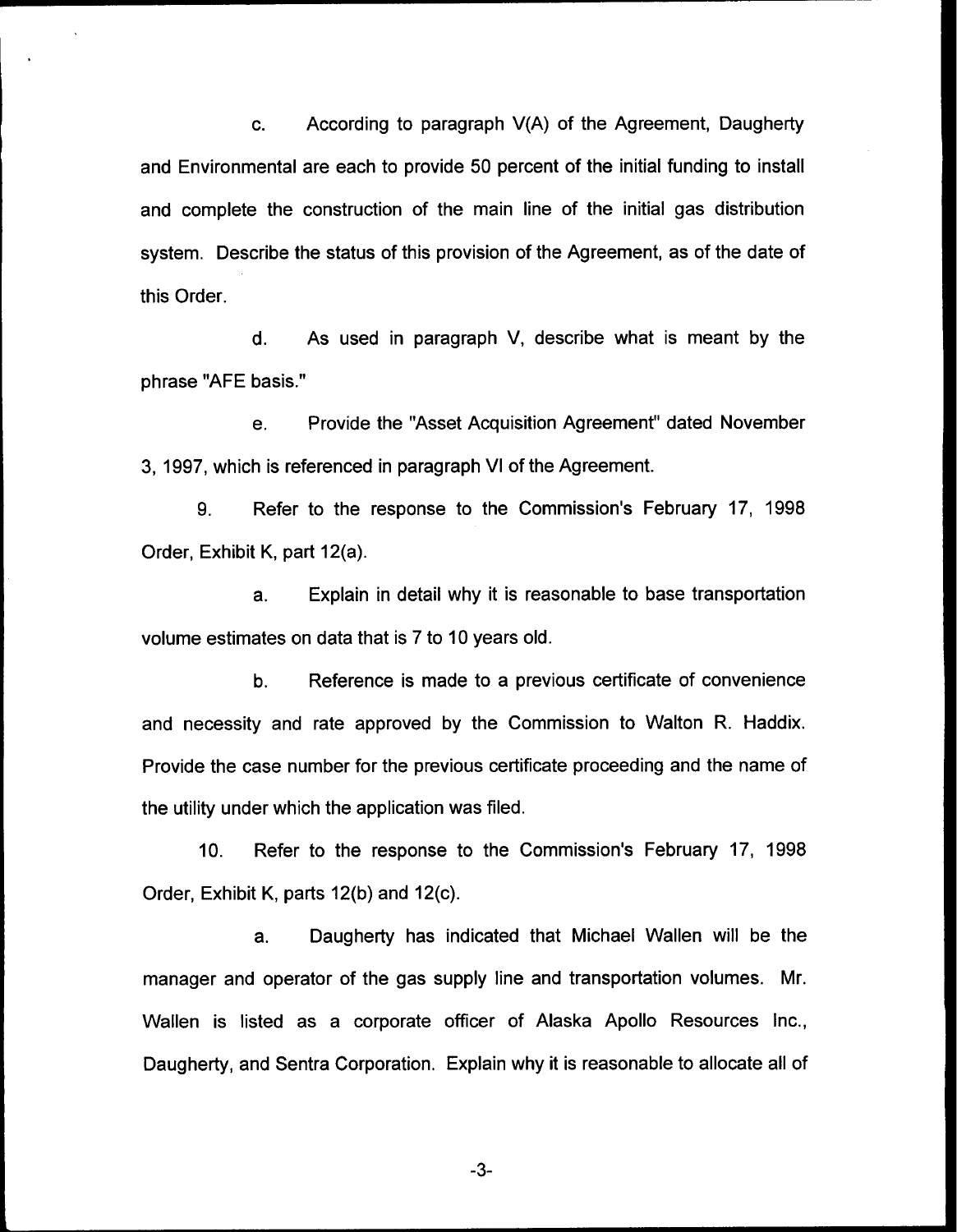Mr. Wallen's salary to the project, rather than allocate it among the four entities for which Mr. Wallen will be working.

b. Describe the allocation basis used to justify the amount of office rent assigned to the project. If an allocation methodology was not used, describe the approach used.

c. Describe the reasoning used in concluding that "a majority of one clerk's time will be spent on the gas operation" and how the majority of the time equaled two-thirds.

d. Why is the estimated telephone cost "a reasonable amount"?

e. Explain why it is reasonable to estimate the repair cost using a percentage of the gross revenue method.

 $f_{\cdot}$ How was the rate of 0.7 percent of gross revenues determined to be a reasonable estimate for bad debts?

g. Describe the amount of liability insurance coverage expected to be provided by the estimated annual premium. How old is this premium estimate?

h. How was a rate of 2.0 to 3.0 percent of gross revenues determined to be a reasonable estimate for miscellaneous expenses?

i. A comment in the response indicates that Daugherty had originally assumed it would have to provide funding for the entire gas supply line. Given the terms of the joint venture agreement, explain why Daugherty had made that assumption.

 $-4-$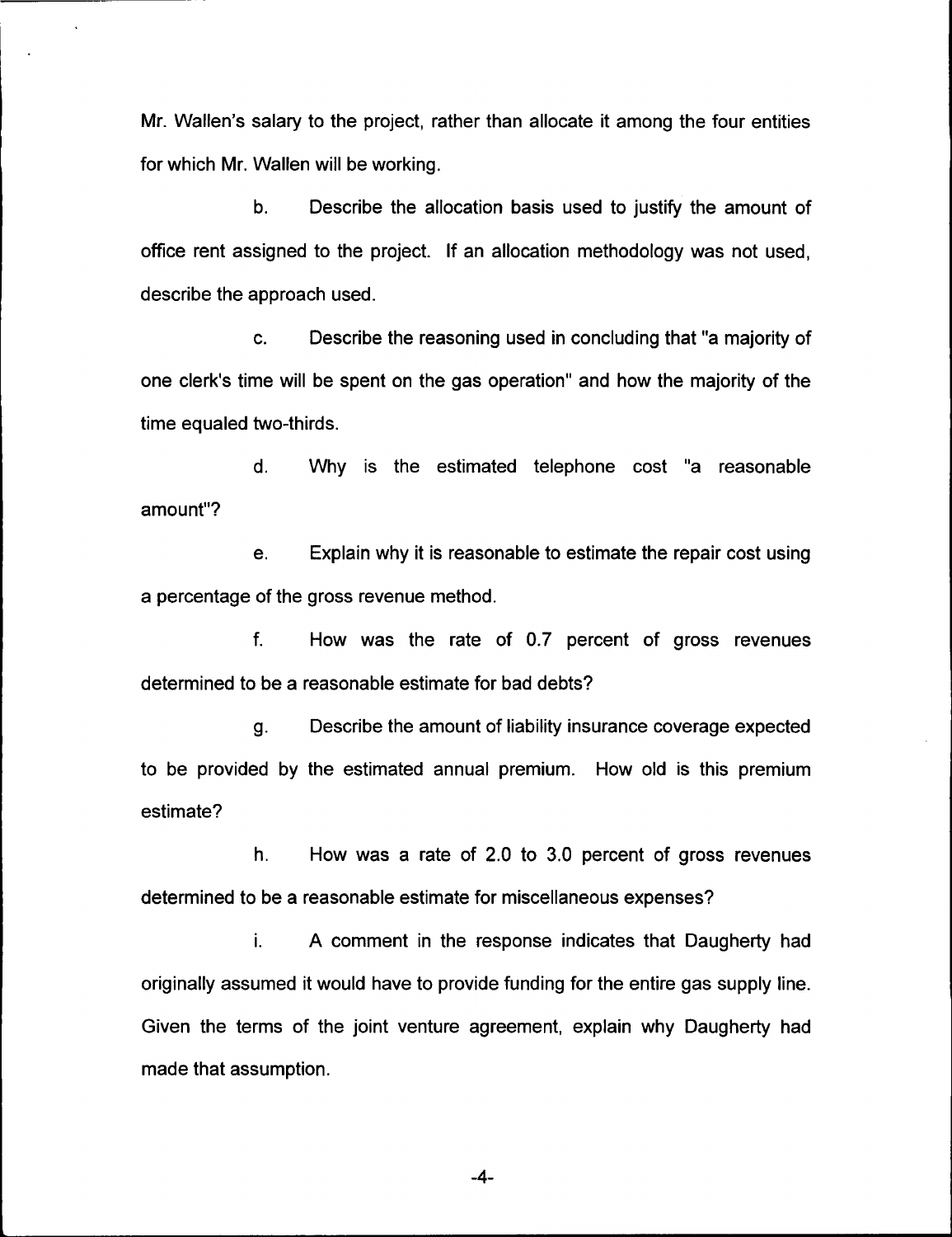11. Exhibit <sup>K</sup> contains the statement "For the present time Daugherty Petroleum, Inc. plans to install Phase <sup>I</sup> of an 8" PE gas supply line in Adair County to serve all the available and feasible customers within the county irregardless of when the Russell County part becomes a reality." Provide a revised version of Application Exhibit No. 6, reflecting the projected revenues and operating costs associated with Phase <sup>I</sup> only of this project. For each item of revenue and expense, include a detailed explanation of how the amount was determined. Explain the basis for all allocations utilized. Include all supporting workpapers, assumptions, and other documentation.

12. Refer to the response to the Commission's February 17, 1998 Order, Exhibit L, part 3, rights-of-way acquisition.

a. Explain why the land surveyor was retained by Walton Haddix rather than Daugherty.

b. Indicate when Mike McKinney actually gathered the information from landowners along the proposed pipeline route.

c. Explain the business relationships between Walton Haddix, Mike McKinney, and Energy Search, Inc. of Albany, Kentucky.

d. Explain the basis for the conclusion by Mike McKinney that over a distance of 5 miles, there would be 9 commercial and/or subdivision developments along the proposed pipeline route.

e. Have these rights-of-way actually been secured? Who holds the rights-of-way as of the date of this Order?

 $-5-$